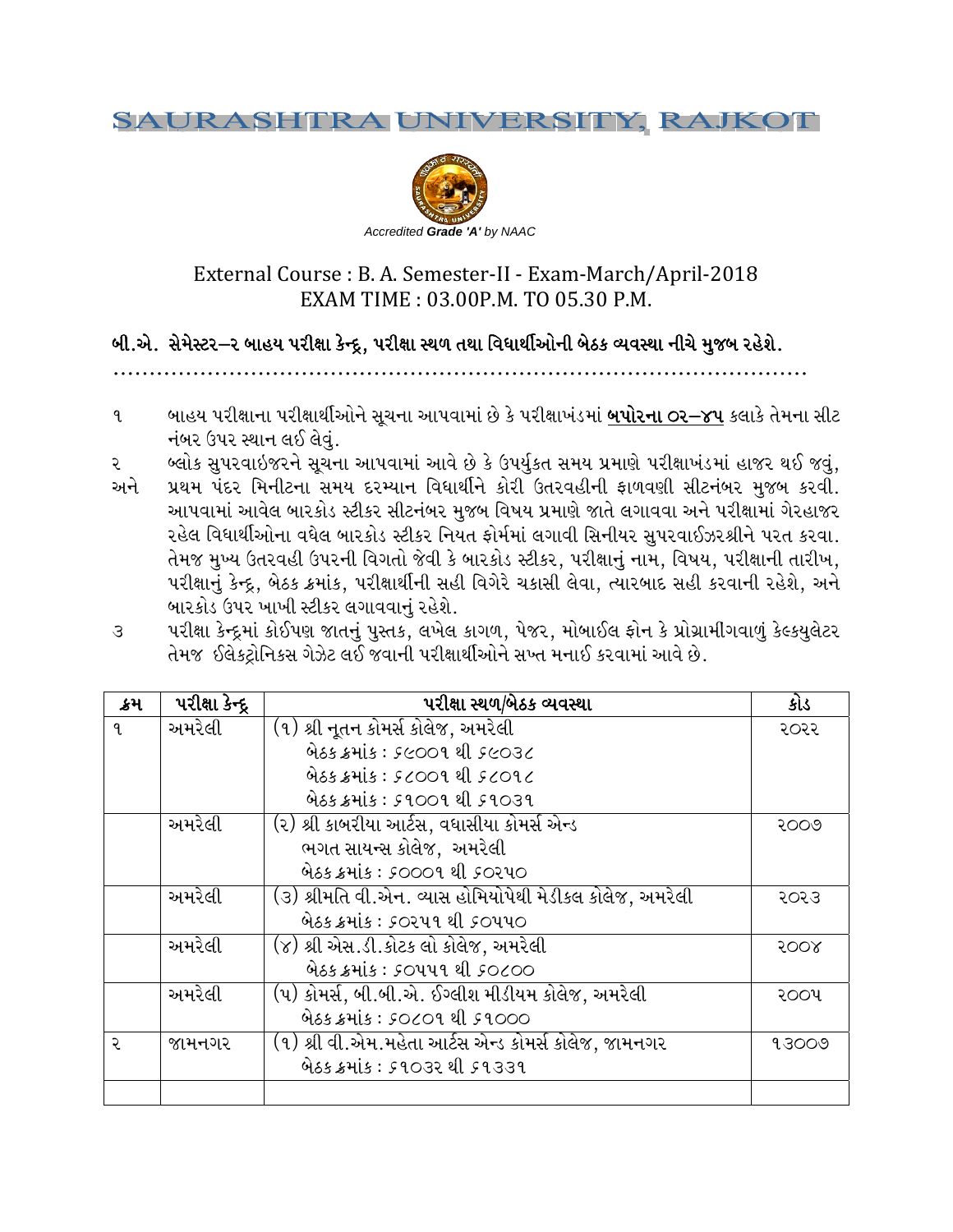| જામનગર | (૨) શ્રી એમ.પી.શાહ મ્યુનિસીપલ કોમર્સ કોલેજ, જામનગર | ૧૩૦૦૫ |
|--------|----------------------------------------------------|-------|
|        | 965 8415: 56036 21 56095                           |       |
|        | બેઠક ક્રમાંક : ૬૮૦૧૯ થી ૬૮૦૪૦                      |       |
|        | બેઠક ક્રમાંક : ૬૧૮૭૨ થી ૬૨૦૦૨                      |       |
| જામનગર | (૩) શ્રી એચ.જે. દોશી ઈન્ફોર્મેશન ટેકનોલોજી, જામનગર | १३०१६ |
|        | બેઠક ક્રમાંક : ૬૧૩૩૨ થી ૬૧૬૦૧                      |       |
| જામનગર | (૪) શ્રી ગોસરાણી કોમર્સ એન્ડ બીબીએ કોલેજ, જામનગર   | 93006 |
|        | બેઠક ક્રમાંક : ૬૧૬૦૨ થી ૬૧૮૭૧                      |       |

| ٠<br>٠ |  |
|--------|--|
|        |  |

| $\mathcal{S}$ | મોરબી        | (૧) શ્રી પી.જી.પટેલ કોમર્સ કોલેજ, મોરબી                             | २१००८ |
|---------------|--------------|---------------------------------------------------------------------|-------|
|               |              | બેઠક ક્રમાંક : ૬૯૦૭૭ થી ૬૯૦૯૭                                       |       |
|               |              | બેઠક ક્રમાંક : ૬૮૦૪૧ થી ૬૮૦૫૫                                       |       |
|               |              | બેઠક ક્રમાંક : ૬૨૨૦૩ થી ૬૨૩૧૫                                       |       |
|               | મોરબી        | (૨) શ્રી ઓમ વિધાવાસીની કોલેજ ઓફ આઈ.ટી., મોરબી                       | २१०१० |
|               |              | બેઠક ક્રમાંક : ૬૨૦૦૩ થી ૬૨૨૦૨                                       |       |
| $\alpha$      | રાજકોટ       | (૧) સદગુરૂ મહિલા કોમર્સ એન્ડ હોમસાયન્સ કોલેજ, રાજકોટ                | 53038 |
|               |              | બેઠક ક્રમાંક : ૬૨૮૧૬ થી ૬૩૩૧૫                                       |       |
|               | રાજકોટ       | (૨) શ્રી એન.પી.વેકરીયા એજયુકેશન ચેરીટેબલ ટ્રસ્ટ સંચાલિત ગ્રેસ કોલેજ | 23003 |
|               |              | ઓફ કોમર્સ, રાજકોટ                                                   |       |
|               |              | બેઠક ક્રમાંક : ૬૯૦૯૮ થી ૬૯૧૬૩                                       |       |
|               |              | બેઠક ક્રમાંક : ૬૮૦૫૬ થી ૬૮૧૦૨                                       |       |
|               |              | બેઠક ક્રમાંક : ૬૩૩૧૬ થી ૬૩૪૨૦                                       |       |
|               | રાજકોટ       | (૩) શ્રી કણસાગરા મહિલા આર્ટસ એન્ડ કોમર્સ કોલેજ, રાજકોટ              | २३०२२ |
|               |              | બેઠક ક્રમાંક : ૬૨૩૧૬ થી ૬૨૫૬૫                                       |       |
|               | રાજકોટ       | (૪) શ્રીમતિ જે.જે.કુંડલિયા આર્ટસ એન્ડ કોમર્સ કોલેજ, રાજકોટ          | २३०२७ |
|               |              | બેઠક ક્રમાંક : કરપક્ર થી કર૮૧૫                                      |       |
| પ             | સુરેન્દ્રનગર | (૧) શ્રી એમ.પી.શાહ કોમર્સ કોલેજ, સુરેન્દ્રનગર                       | 58003 |
|               |              | બેઠક ક્રમાંક : ૬૩૪૨૧ થી ૬૩૮૭૦                                       |       |
|               | સુરેન્દ્રનગર | (૨) શ્રી સી.યુ.શાહ કોલેજ ઓફ કોમર્સ એન્ડ મેનેજમેન્ટ, સુરેન્દ્રનગર    | २૯००३ |
|               |              | બેઠક ક્રમાંક : ૬૫૫૧૧ થી <i>૬</i> ૫૮૧૦                               |       |
|               | સુરેન્દ્રનગર | (૩) શ્રી એમ.પી.વોરા કોમર્સ કોલેજ, સુરેન્દ્રનગર                      | २૯००२ |
|               |              | બેઠક ક્રમાંક : ૬૪૩૭૧ થી ૬૪૬૭૦                                       |       |
|               | સુરેન્દ્રનગર | (૪) શ્રી સી.યુ. શાહ મહિલા હોમ સાયન્સ, આર્ટસ એન્ડ                    | 58008 |
|               |              | કોમર્સ કોલેજ, સુરેન્દ્રનગર                                          |       |
|               |              | બેઠક ક્રમાંક : ૬૬૩૧૧ થી ૬૬૪૧૦                                       |       |
|               | સુરેન્દ્રનગર | (૫) શ્રી સ્વામી વિવેકાનંદ કોલેજ, સુરેન્દ્રનગર                       | २४००५ |
|               |              | બેઠક ક્રમાંક : ૮૨૬૩૬ થી ૮૨૮૩૫                                       |       |
|               |              | બેઠક ક્રમાંક : ૬૪૧૭૧ થી ૬૪૩૭૦                                       |       |
|               |              |                                                                     |       |
|               |              |                                                                     |       |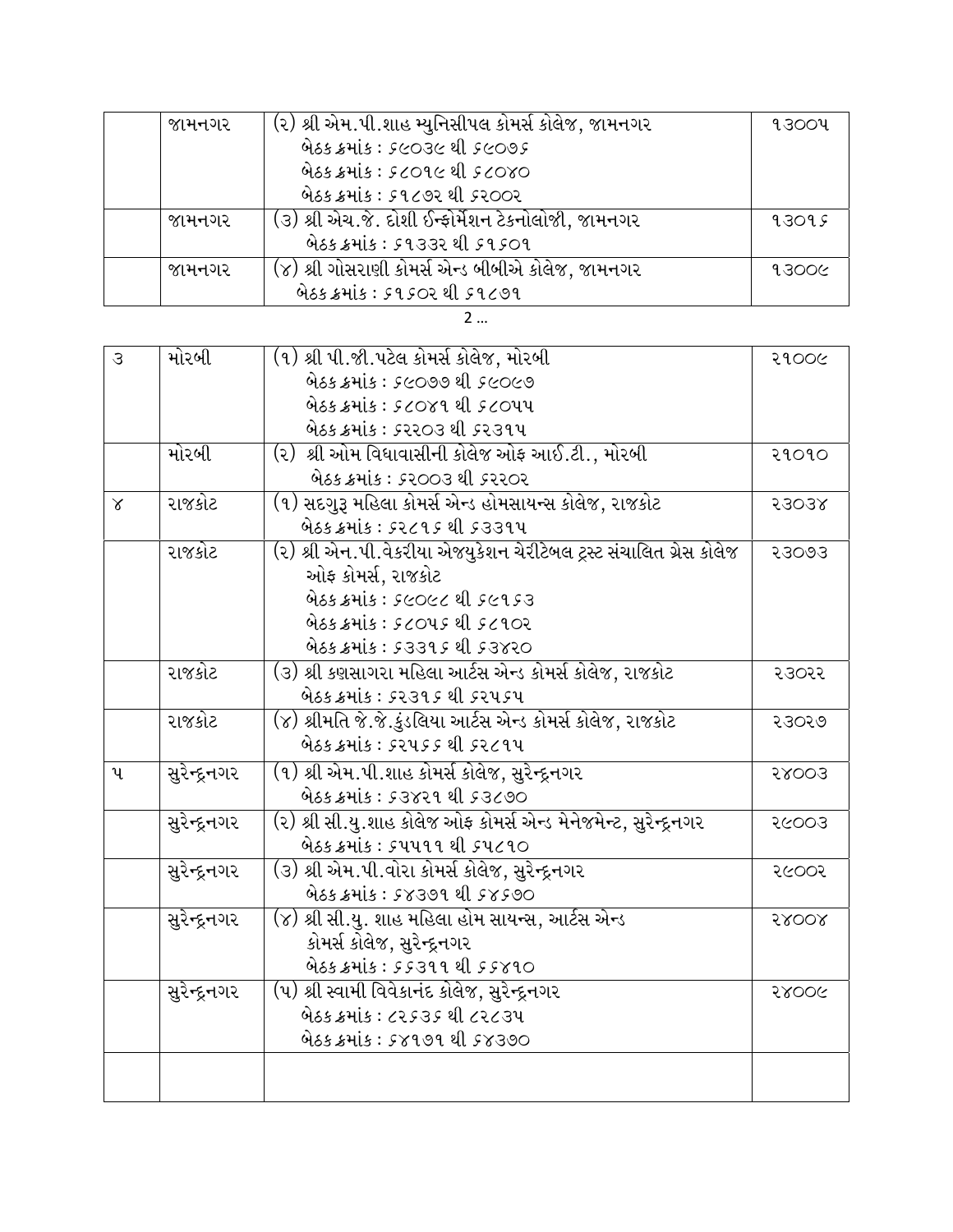| પ | સુરેન્દ્રનગર | ( <i>૬</i> ) શ્રી જી.બી. પરમાર કોલેજ ઓફ કોમ્પ્યુટર સાયન્સ એન્ડ મેનેજમેન્ટ, | २४०१० |
|---|--------------|----------------------------------------------------------------------------|-------|
|   |              | સુરેન્દ્રનગર બેઠક ક્રમાંક :                                                |       |
|   |              | 58599 21 54290                                                             |       |
|   | સુરેન્દ્રનગર | (૭) શ્રી એમ.એમ.શાહ કોલેજ ઓફ એજયુકેશન, સુરેન્દ્રનગર                         | २૯००१ |
|   |              | બેઠક ક્રમાંક : ૬૫૯૧૧ થી ૬૬૦૧૦                                              |       |
|   | સુરેન્દ્રનગર | (૮) શ્રી એસ.જે. વરમોરા મહિલા બી.બી.એ. એન્ડ બી.સી.એ. કોલેજ,                 | २૯००७ |
|   |              | સુરેન્દ્રનગર                                                               |       |
|   |              | બેઠક ક્રમાંક : ૬૬૦૧૧ થી ૬૬૩૧૦                                              |       |
|   | સુરેન્દ્રનગર | (૯) શ્રી એમ.વી.મહિલા કોલેજ ઓફ એજયુકેશન, સુરેન્દ્રનગર                       | २४००५ |
|   |              | બેઠક ક્રમાંક : ૬૫૮૧૧ થી ૬૫૯૧૦                                              |       |
|   | સુરેન્દ્રનગર | (૧૦) શ્રી પંડિત નથુલાલજી વ્યાસ કોલેજ ઓફ સાયન્સ, મેનેજમેન્ટ એન્ડ            | २८००८ |
|   |              | આઈ.ટી. એન્ડ કોમર્સ કોલેજ, સુરેન્દ્રનગર                                     |       |
|   |              | 965 8415: 56958 21 56305                                                   |       |
|   |              | બેઠક ક્રમાંક : ૬૮૧૦૩ થી ૬૮૨૦૧                                              |       |
|   |              | 965 8415: 55899 21 55908                                                   |       |
|   | સુરેન્દ્રનગર | (૧૧) શ્રી જે.એન્ડ વી. હાઈસ્કૂલ, સુરેન્દ્રનગર                               | २४૯०१ |
|   |              | બેઠક ક્રમાંક : ૬૩૮૭૧ થી ૬૪૧૭૦                                              |       |
|   | સુરેન્દ્રનગર | (૧૨) શ્રી અક્ષર એકેડેમિક, સુરેન્દ્રનગર                                     | २४૯०२ |
|   |              | બેઠક ક્રમાંક : ૬૫૨૭૧ થી ૬૫૫૧૦                                              |       |

બી.એ./બી.કોમ સેમેસ્ટર–૨ બાહય પરીક્ષાનું ટાઈમ ટેબલ તથા પરીક્ષાની હોલ ટીકીટ વર્ષ ૨૦૧૬ પહેલા નોંધાયેલા વિધાર્થીઓએ http://external.saurashtrauniversity.edu ઉપરથી, જયારે વર્ષ ૨૦૧૬ પછી વિધાર્થીઓએ નોંધાયેલા http://external.saurashtrauniversity.co.in ઉપરથી <u>તા.૨૫/૦૩/૨૦૧૮ના</u> રોજ થી ડાઉન લોડ કરી લેવાની રહેશે જેની સબંધિત વિધાર્થીઓએ નોંધ લેવી.

તા.૨૪/03/૨**૦૧**૮

આદેશ થી .......... એ.એસ.પારેખ, પરીક્ષા નિયામક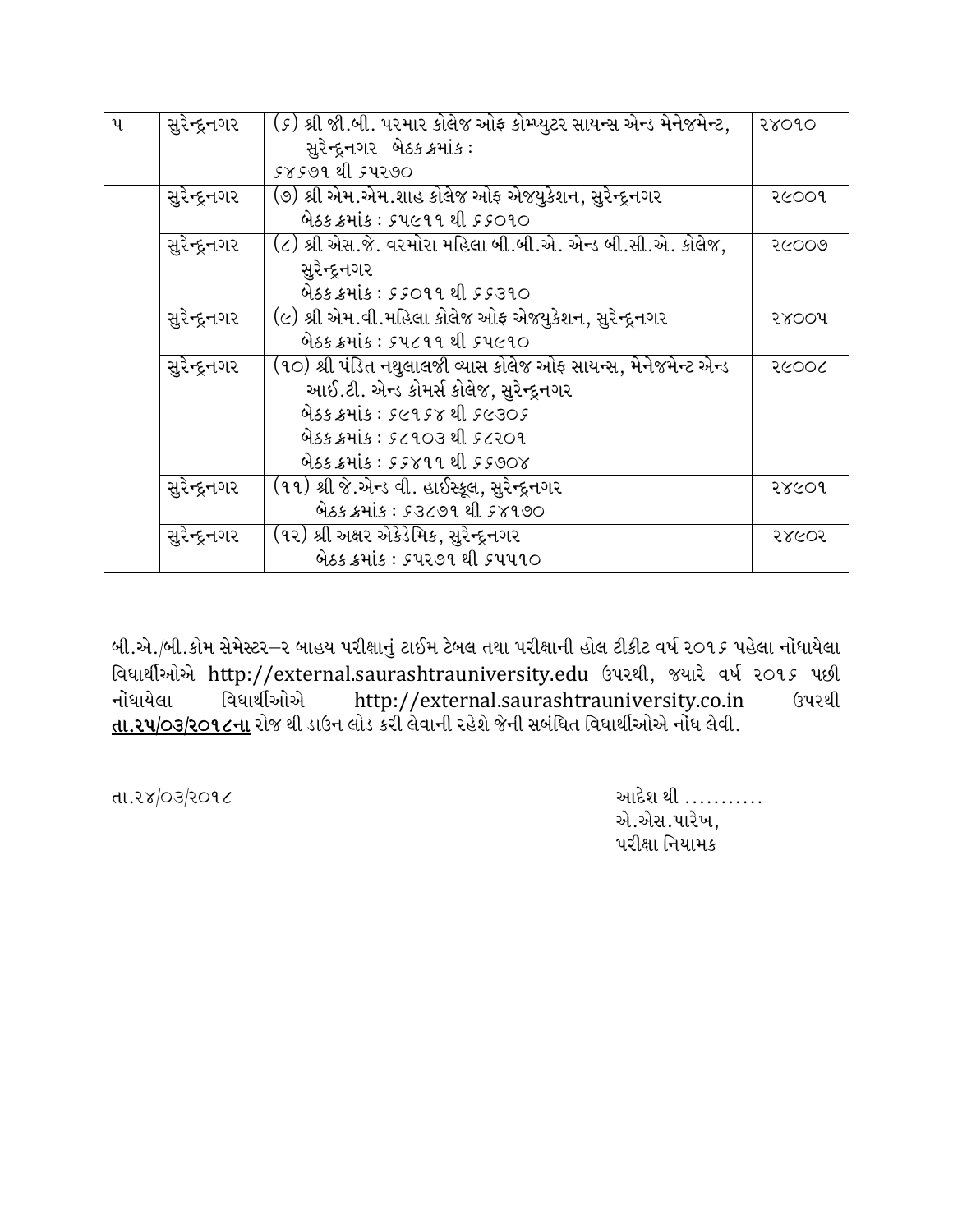BA SEM-2 (CBCS) March-2018

Univsersity Time Table **Date & Day Subject Name Paper Code (Faculty-Course Code)** Academic Year : 2017-2018 31/03/2018 ------------------------------------------------------------------------------ Saturday LANGUAGE : 001001201 - ENGLISH 001-001201 (Time : 03:00:00PM To 05:30:00PM) LANGUAGE : 001001202 - HINDI 001-001202 (Time : 03:00:00PM To 05:30:00PM) 02/04/2018 ------------------------------------------------------------------------------ Monday FOUNDATION IN CLASSICAL LANGUAGE : 001001203 - SANSKRIT (Time : 03:00:00PM To 05:30:00PM) FOUNDATION IN CLASSICAL LANGUAGE : 001-0012139 001001265 - SANSKRIT (BHATURHARIKRUT-NITISHATAK) (Time : 03:00:00PM To 05:30:00PM) 03/04/2018 ------------------------------------------------------------------------------ CORE : 001001204 - ENGLISH PAPER - 3 001-001204 Tuesday (Time : 03:00:00PM To 05:30:00PM) CORE : 001001205 - HINDI PAPER - 3 001-001205 (NAHUSH) (Time : 03:00:00PM To 05:30:00PM) CORE : 001001206 - GUJARATI PAPER - 3 001-001206 (Time : 03:00:00PM To 05:30:00PM) CORE : 001001207 - SANSKRIT PAPER - 3 001-001207 (ITIHASKAVYA) (Time : 03:00:00PM To 05:30:00PM) CORE : 001001208 - HISTORY PAPER - 3 001-001208 (WORLD HISTORY) (Time : 03:00:00PM To 05:30:00PM) CORE : 001001209 - POLITICAL SCIENCE 001-001209 PAPER - 3 (Time : 03:00:00PM To 05:30:00PM) CORE : 001001210 - ECONOMICS PAPER - 3 001-001210 (Time : 03:00:00PM To 05:30:00PM) CORE : 001001211 - SOCIOLOGY PAPER - 3 001-001211 (Time : 03:00:00PM To 05:30:00PM)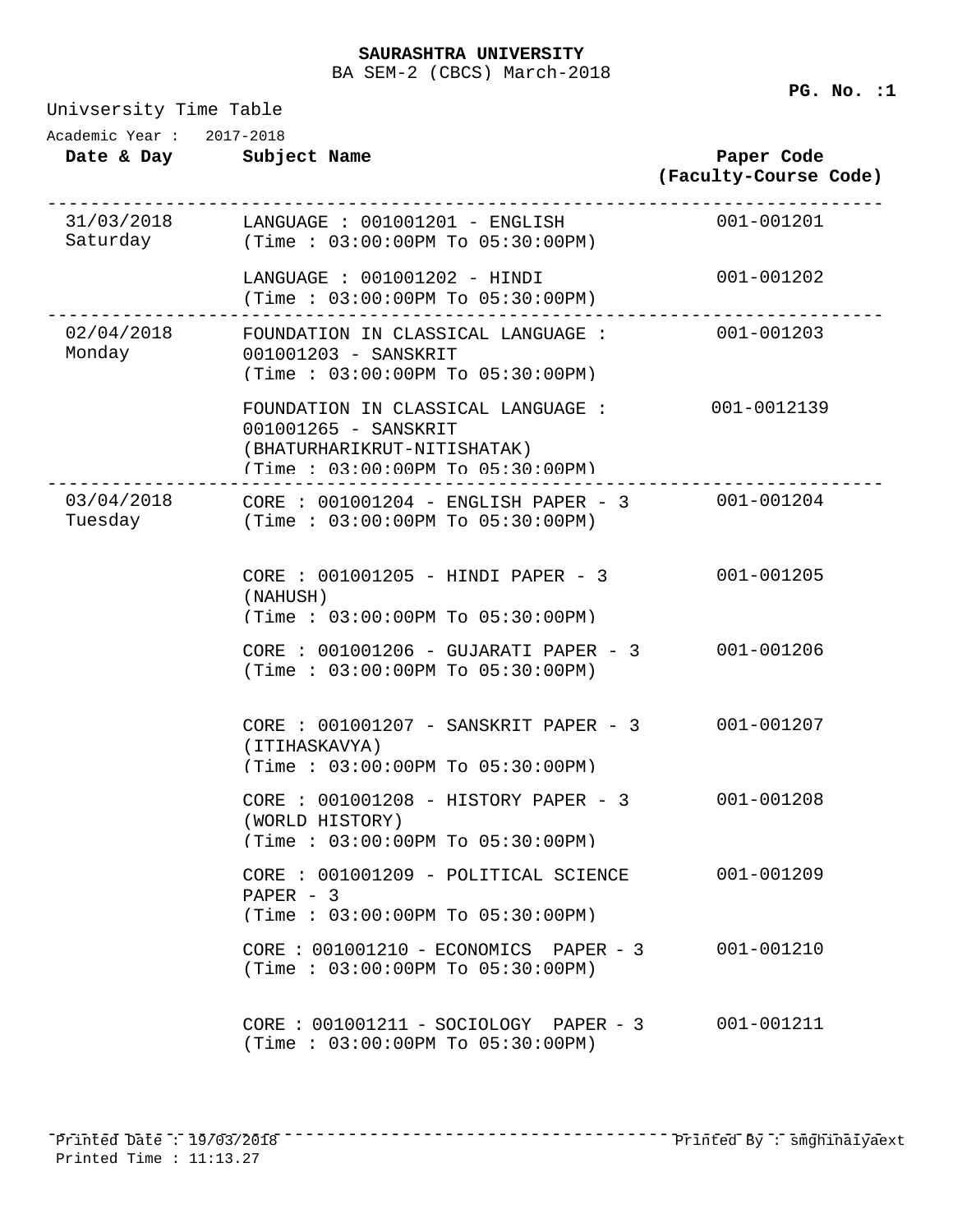| Univsersity Time Table |  |  |
|------------------------|--|--|
|------------------------|--|--|

| Academic Year: 2017-2018 | Date & Day Subject Name                                                                                             | Paper Code<br>(Faculty-Course Code) |
|--------------------------|---------------------------------------------------------------------------------------------------------------------|-------------------------------------|
|                          | $03/04/2018$ CORE : $001001212 - PHILOSOPHY PAPER - 3$ 001-001212<br>Tuesday (Time : 03:00:00PM To 05:30:00PM)      |                                     |
|                          | CORE : 001001213 - PSYCHOLOGY PAPER - 001-001213<br>3 (SOCIAL PSYCHOLOGY)<br>(Time: 03:00:00PM To 05:30:00PM)       |                                     |
|                          | CORE : 001001214 - INDIAN CULTURAL PAPER 001-001214<br>$-3$<br>(Time: 03:00:00PM To 05:30:00PM)                     |                                     |
|                          | CORE : 001001266 - SANSKRIT PAPER-3 001-0012140<br>(RAMAYAN BALKAND-NIYAT ANSH)<br>(Time: 03:00:00PM To 05:30:00PM) |                                     |
|                          | CORE : 001001267 - SANSKRIT<br>PAPER-3 (MAHABHARAT-RAMOPAKHYAN)<br>(Time: 03:00:00PM To 05:30:00PM)                 | 001-0012143                         |
|                          | CORE : 001001215 - GEOGRAPHY PAPER -3 001-001215<br>(Time : 03:00:00PM TO 05:30:00PM)                               |                                     |
|                          | CORE : 001001249 - HINDI PAPER-3<br>(SHABARI)<br>(Time: 03:00:00PM To 05:30:00PM)                                   | 001-001216                          |
|                          | CORE : 001001252 - SANSKRIT PAPER - 3 001-001217<br>(MAHABHARAT)<br>(Time: 03:00:00PM To 05:30:00PM)                |                                     |
|                          | CORE : 001001254 - PSYCHOLOGY<br>PAPER-3(BASIC PSY. PROCESSES-II)<br>(Time: 03:00:00PM To 05:30:00PM)               | 001-001218                          |
|                          | CORE: 001001257 - GUJARATI PAPER-3(AAJ<br>ANDHAR KHUSHBU BHARYO)<br>(Time: 03:00:00PM To 05:30:00PM)                | 001-001219                          |
|                          | $CORE : 001001258 - GUJARATI PAPER-3$<br>(LOKSAHITYA : LOKGIT-2)<br>(Time : 03:00:00PM T0 05:30:00PM)               | $001 - 001220$                      |
|                          | CORE : 001001261 - ECONOMICS PAPER-3<br>(PRINCIPLES OF ECONOMICS-2)<br>(Time: 03:00:00PM To 05:30:00PM)             | 001-001221                          |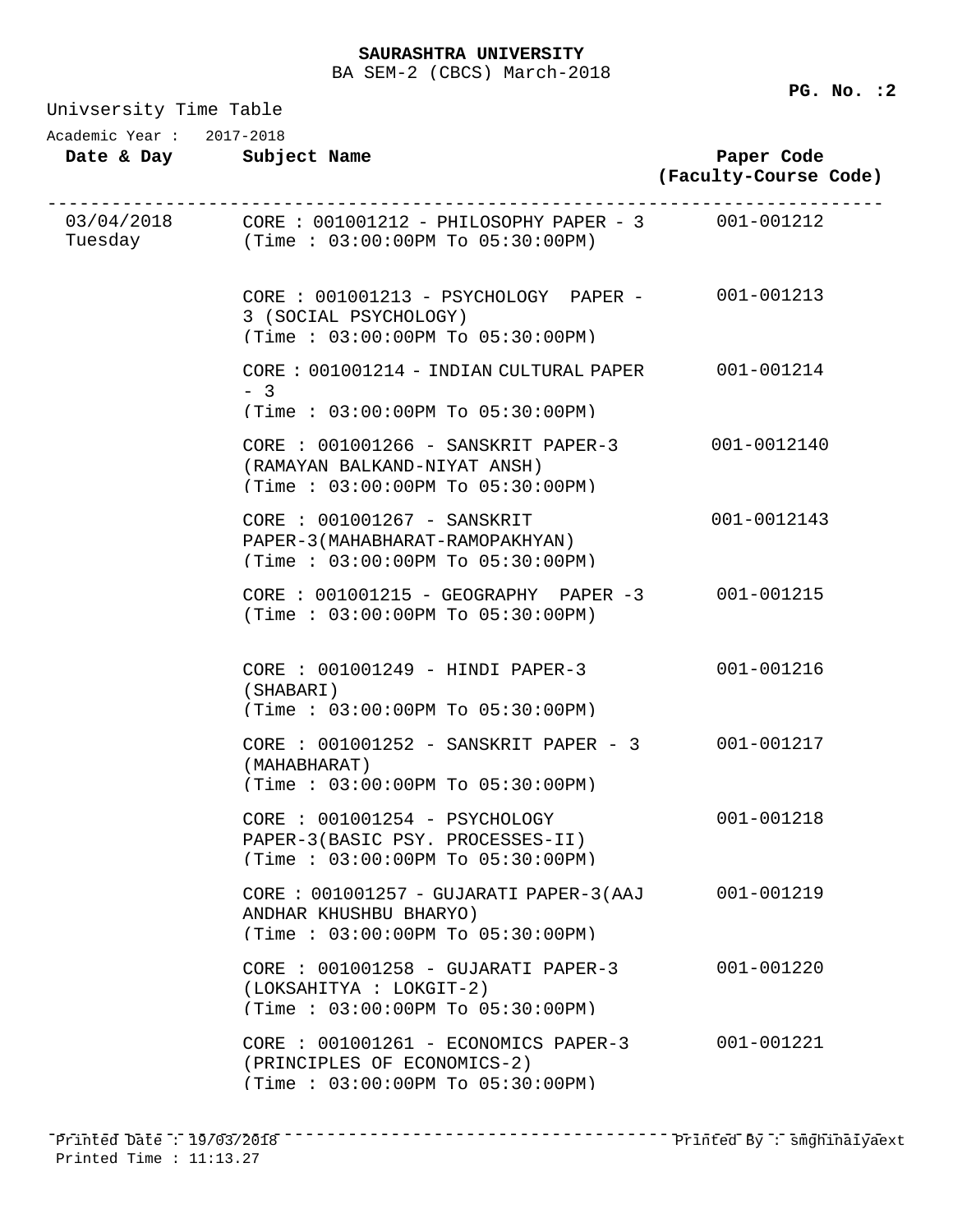BA SEM-2 (CBCS) March-2018

| Univsersity Time Table |  |  |
|------------------------|--|--|
|------------------------|--|--|

| Academic Year: 2017-2018<br>Date & Day Subject Name |                                                                                                                    | Paper Code<br>(Faculty-Course Code) |
|-----------------------------------------------------|--------------------------------------------------------------------------------------------------------------------|-------------------------------------|
|                                                     | Tuesday (DEVELOPMENTAL PSYCHO.)<br>(Time: $03:00:00$ PM To $05:30:00$ PM)                                          |                                     |
|                                                     | Wednesday PAPER-4(HITOPDESH-MITRALABH)<br>(Time: 03:00:00PM To 05:30:00PM)                                         | $001 - 0012146$                     |
|                                                     | CORE : 001001269 - SANSKRIT<br>PAPER-4 (PANCHTANTRA-MITRABHED)<br>(Time: 03:00:00PM To 05:30:00PM)                 | 001-0012149                         |
|                                                     | CORE : 001001260 - GUJARATI<br>PAPER-4(VYAKRAN, SARJAN-LEKHAN-2)<br>(Time: 03:00:00PM To 05:30:00PM)               | 001-001222                          |
|                                                     | CORE : 001001262 - ECONOMICS PAPER-4 001-001223<br>(BASIC ISSUES OF IND.ECO-2)<br>(Time: 03:00:00PM To 05:30:00PM) |                                     |
|                                                     | CORE : 001001263 - ECONOMICS PAPER-4 001-001224<br>(INTRO.OF IND.AGRI. ECO-2)<br>(Time: 03:00:00PM To 05:30:00PM)  |                                     |
|                                                     | CORE : 001001259 - GUJARATI<br>PAPER-4 (PARAMPARAPRK VARTAO)<br>(Time: 03:00:00PM To 05:30:00PM)                   | 001-001225                          |
|                                                     | CORE : 001001256 - PSYCHOLOGY<br>PAPER-4(PSY.OF EFFECTIVE BEHAVIOR)<br>(Time: 03:00:00PM To 05:30:00PM)            | 001-001226                          |
|                                                     | CORE : 001001255 - PSYCHOLOGY<br>PAPER-4(CHILD DEV. PSYCHOLOGY)<br>(Time: 03:00:00PM To 05:30:00PM)                | 001-001227                          |
|                                                     | CORE : 001001253 - SANSKRIT PAPER - 4<br>(ADHUNIK ITIHAS)<br>(Time: 03:00:00PM To 05:30:00PM)                      | 001-001228                          |
|                                                     | CORE : 001001250 - HINDI PAPER-4<br>(ZULA-NUT)<br>(Time: 03:00:00PM To 05:30:00PM)                                 | 001-001229                          |
|                                                     | CORE : 001001231 - GEOGRAPHY<br>PAPER<br>-4 (MEN & ENVIRONMENT SYSTEM)<br>(Time: 03:00:00PM To 05:30:00PM)         | 001-001230                          |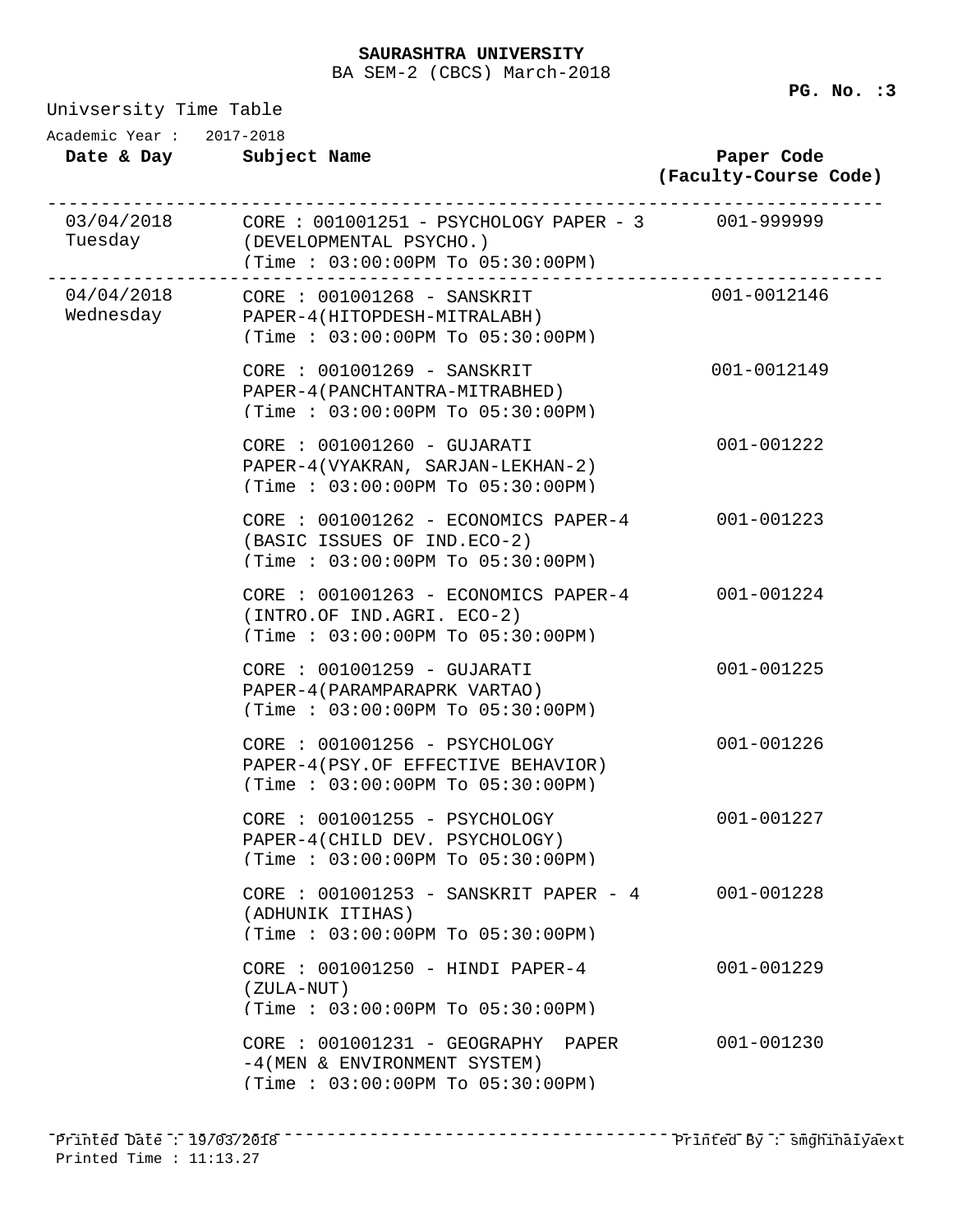| Univsersity Time Table                              |                                                                                                              |                                     |  |
|-----------------------------------------------------|--------------------------------------------------------------------------------------------------------------|-------------------------------------|--|
| Academic Year: 2017-2018<br>Date & Day Subject Name |                                                                                                              | Paper Code<br>(Faculty-Course Code) |  |
| Wednesday WORLD)                                    | $04/04/2018$ CORE : $001001244$ - HISTORY - 4 (MEDIEVAL 001-001231<br>(Time: $03:00:00$ PM To $05:30:00$ PM) |                                     |  |
|                                                     | CORE : 001001227 - PHILOSOPHY PAPER - 4. 001-001232<br>(Time : 03:00:00PM TO 05:30:00PM)                     |                                     |  |
|                                                     | CORE : 001001228 - PSYCHOLOGY PAPER - 4. 001-001233<br>(Time : 03:00:00PM TO 05:30:00PM)                     |                                     |  |
|                                                     | CORE : 001001229 - INDIAN CULTURE PAPER 001-001234<br>$-4$<br>$(Time : 03:00:00PM$ To $05:30:00PM$           |                                     |  |
|                                                     | CORE : 001001230 - GEOGRAPHY PAPER<br>$-4$ (GEOGRAPHY OF GUJ-II)<br>(Time: 03:00:00PM To 05:30:00PM)         | $001 - 001235$                      |  |
|                                                     | CORE : 001001219 - GUJARATI PAPER - 4 001-001236<br>(GADHAYA)<br>(Time: 03:00:00PM To 05:30:00PM)            |                                     |  |
|                                                     | CORE : 001001220 - GUJARATI PAPER - 4 001-001237<br>(ESSAY) (OPTIONAL)<br>(Time: 03:00:00PM To 05:30:00PM)   |                                     |  |
|                                                     | CORE: 001001221 - SANSKRIT PAPER - 4 001-001238<br>(GADHYA)<br>(Time: 03:00:00PM To 05:30:00PM)              |                                     |  |
|                                                     | CORE : 001001222 - HISTORY PAPER - 4<br>(HISTORY OF INDIAN)<br>(Time: 03:00:00PM To 05:30:00PM)              | 001-001239                          |  |
|                                                     | $CORE : 001001223 - POLITICAL SCIENTCE$<br>PAPER $-4$<br>(Time: 03:00:00PM To 05:30:00PM)                    | 001-001240                          |  |
|                                                     | CORE : 001001224 - ECONOMICS<br>PAPER-4(AGRI. & IND DEV. IN INDIA)<br>(Time: 03:00:00PM To 05:30:00PM)       | 001-001241                          |  |
|                                                     | CORE : 001001225 - ECONOMICS<br>PAPER-4(GUJARAT AGRI. ECO.)<br>(Time: 03:00:00PM To 05:30:00PM)              | $001 - 001242$                      |  |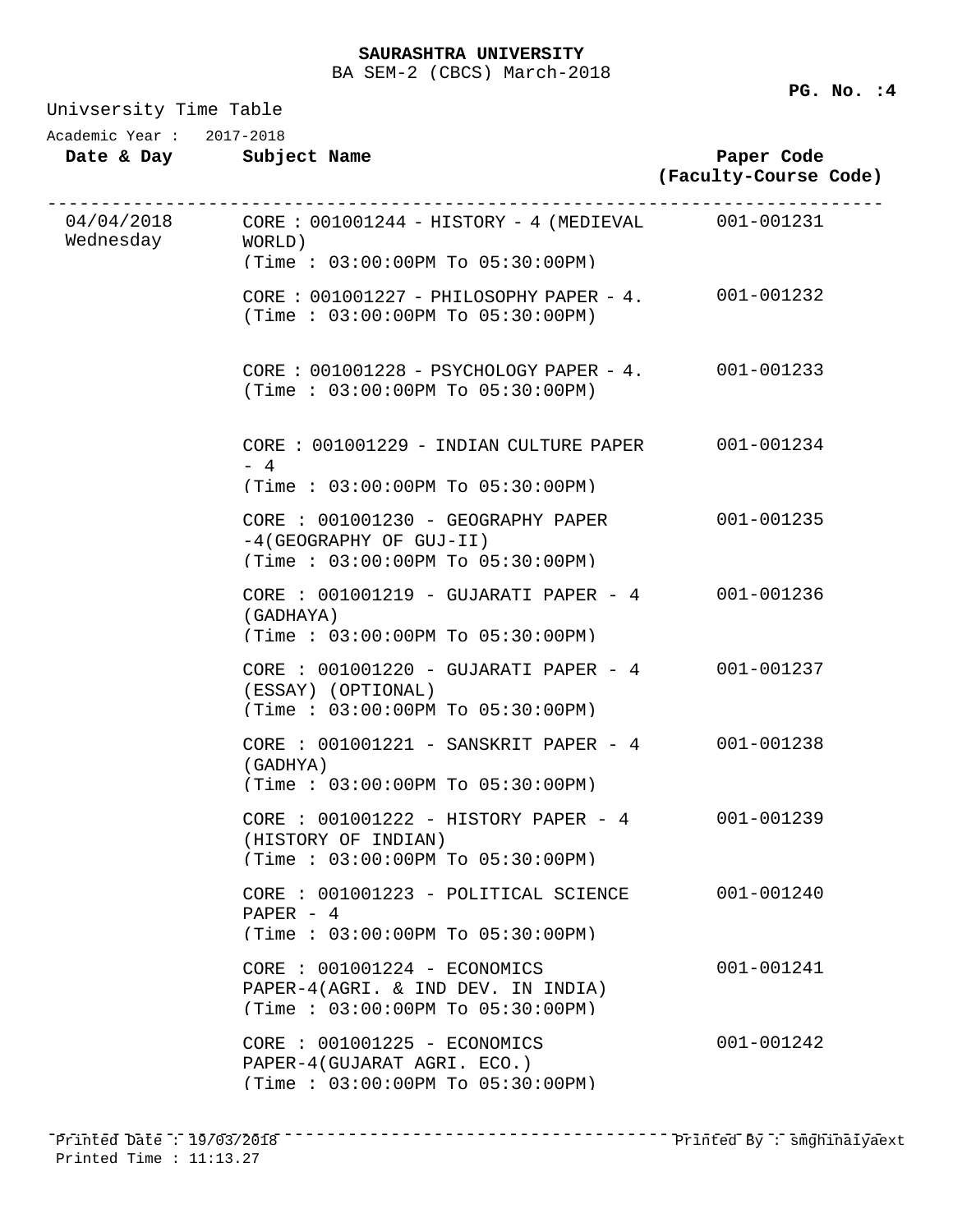BA SEM-2 (CBCS) March-2018

**PG. No. :5** 

Univsersity Time Table **Date & Day Subject Name Paper Code (Faculty-Course Code)** Academic Year : 2017-2018 04/04/2018 ------------------------------------------------------------------------------ CORE : 001001226 - SOCIOLOGY PAPER - 4. 001-001243 Wednesday (Time : 03:00:00PM To 05:30:00PM) CORE : 001001217 - ENGLISH PAPER - 4 001-001244 (Time : 03:00:00PM To 05:30:00PM) CORE : 001001218 - HINDI PAPER - 4 (DOUD) 001-001245 (Time : 03:00:00PM To 05:30:00PM) 05/04/2018 ------------------------------------------------------------------------------ Thursday  $ELECTIVE1 : 001001266 - SANSKRIT$ PAPER-3 (RAMAYAN BALKAND-NIYAT ANSH) (Time : 03:00:00PM To 05:30:00PM) ELECTIVE1 : 001001267 - SANSKRIT 001-0012144 PAPER-3(MAHABHARAT-RAMOPAKHYAN) (Time : 03:00:00PM To 05:30:00PM) ELECTIVE1 : 001001215 - GEOGRAPHY 001-001246 PAPER -3 (Time : 03:00:00PM To 05:30:00PM) ELECTIVE1 : 001001214 - INDIAN CULTURAL 001-001247 PAPER - 3 (Time : 03:00:00PM To 05:30:00PM) ELECTIVE1 : 001001213 - PSYCHOLOGY 001-001248 PAPER - 3 (SOCIAL PSYCHOLOGY) (Time : 03:00:00PM To 05:30:00PM) ELECTIVE1 : 001001212 - PHILOSOPHY 001-001249 PAPER - 3 (Time : 03:00:00PM To 05:30:00PM) ELECTIVE1 : 001001211 - SOCIOLOGY 001-001250 PAPER - 3 (Time : 03:00:00PM To 05:30:00PM) ELECTIVE1 : 001001210 - ECONOMICS 001-001251 PAPER - 3 (Time : 03:00:00PM To 05:30:00PM) ELECTIVE1 : 001001209 - POLITICAL 001-001252 SCIENCE PAPER - 3 (Time : 03:00:00PM To 05:30:00PM) ------------------------------------------------------------------------------ Printed Date : 19/03/2018 Printed By : smghinaiyaextPrinted Time : 11:13.27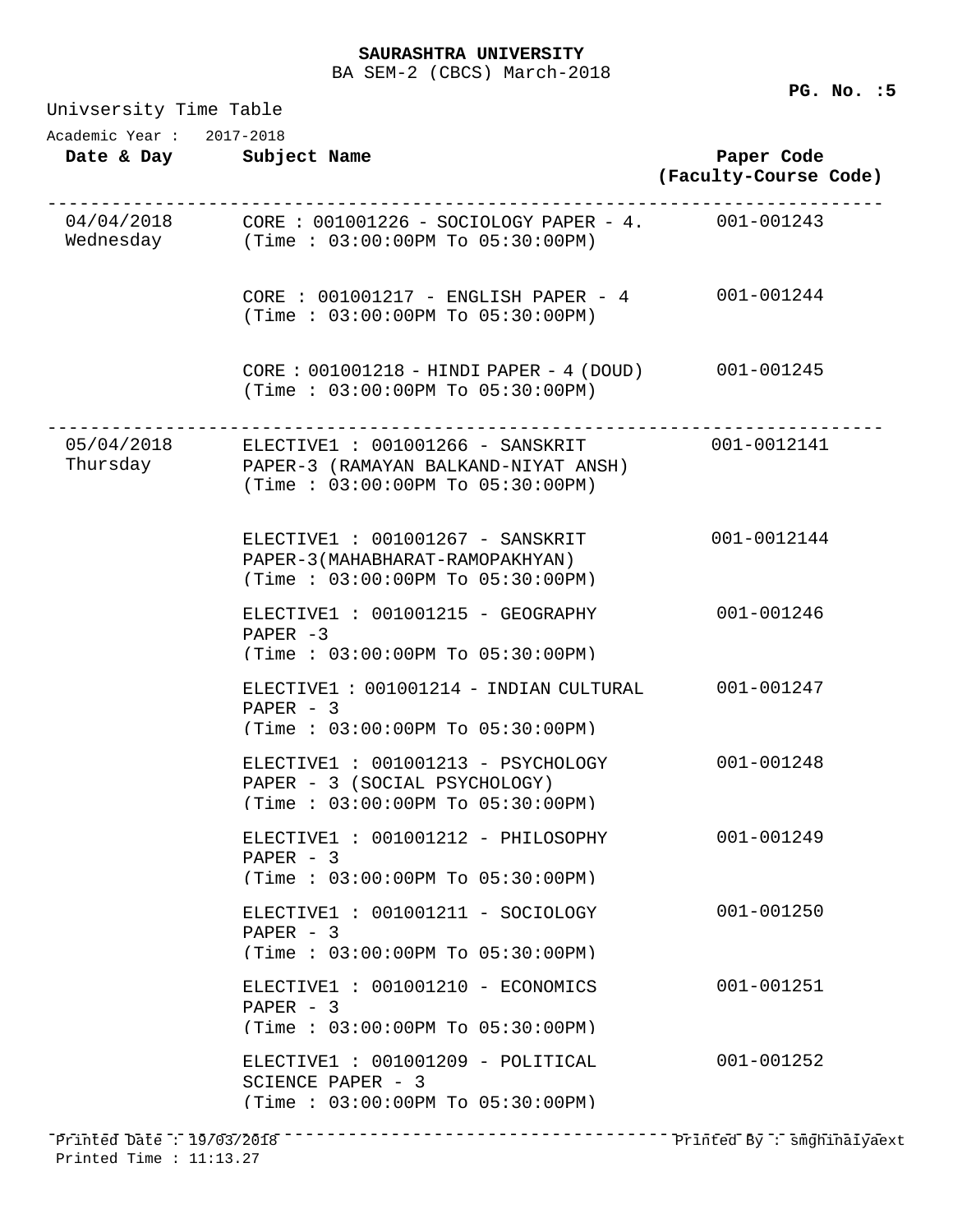Univsersity Time Table

**Date & Day Subject Name Paper Code (Faculty-Course Code)** Academic Year : 2017-2018 05/04/2018 ------------------------------------------------------------------------------ ELECTIVE1 : 001001208 - HISTORY PAPER - 001-001253 Thursday 3 (WORLD HISTORY) (Time : 03:00:00PM To 05:30:00PM) ELECTIVE1 : 001001207 - SANSKRIT PAPER 001-001254 - 3 (ITIHASKAVYA) (Time : 03:00:00PM To 05:30:00PM) ELECTIVE1 : 001001206 - GUJARATI PAPER 001-001255 - 3 (Time : 03:00:00PM To 05:30:00PM) ELECTIVE1 : 001001205 - HINDI PAPER - 3 001-001256 (NAHUSH) (Time : 03:00:00PM To 05:30:00PM) ELECTIVE1 : 001001204 - ENGLISH PAPER - 001-001257 3 (Time : 03:00:00PM To 05:30:00PM) ELECTIVE1 : 001001246 - PUBLIC 001-001258 ADMINISTRATION - 3 (Time : 03:00:00PM To 05:30:00PM) ELECTIVE1 : 001001252 - SANSKRIT PAPER 001-001259 - 3 (MAHABHARAT) (Time : 03:00:00PM To 05:30:00PM) ELECTIVE1 : 001001249 - HINDI PAPER-3 001-001260 (SHABARI) (Time : 03:00:00PM To 05:30:00PM) ELECTIVE1 : 001001254 - PSYCHOLOGY 001-001261 PAPER-3(BASIC PSY. PROCESSES-II) (Time : 03:00:00PM To 05:30:00PM) ELECTIVE1 : 001001257 - GUJARATI 001-001262 PAPER-3(AAJ ANDHAR KHUSHBU BHARYO) (Time : 03:00:00PM To 05:30:00PM) ELECTIVE1 : 001001258 - GUJARATI 001-001263 PAPER-3 (LOKSAHITYA : LOKGIT-2) (Time : 03:00:00PM To 05:30:00PM) ELECTIVE1 : 001001261 - ECONOMICS 001-001264 PAPER-3 (PRINCIPLES OF ECONOMICS-2) (Time : 03:00:00PM To 05:30:00PM)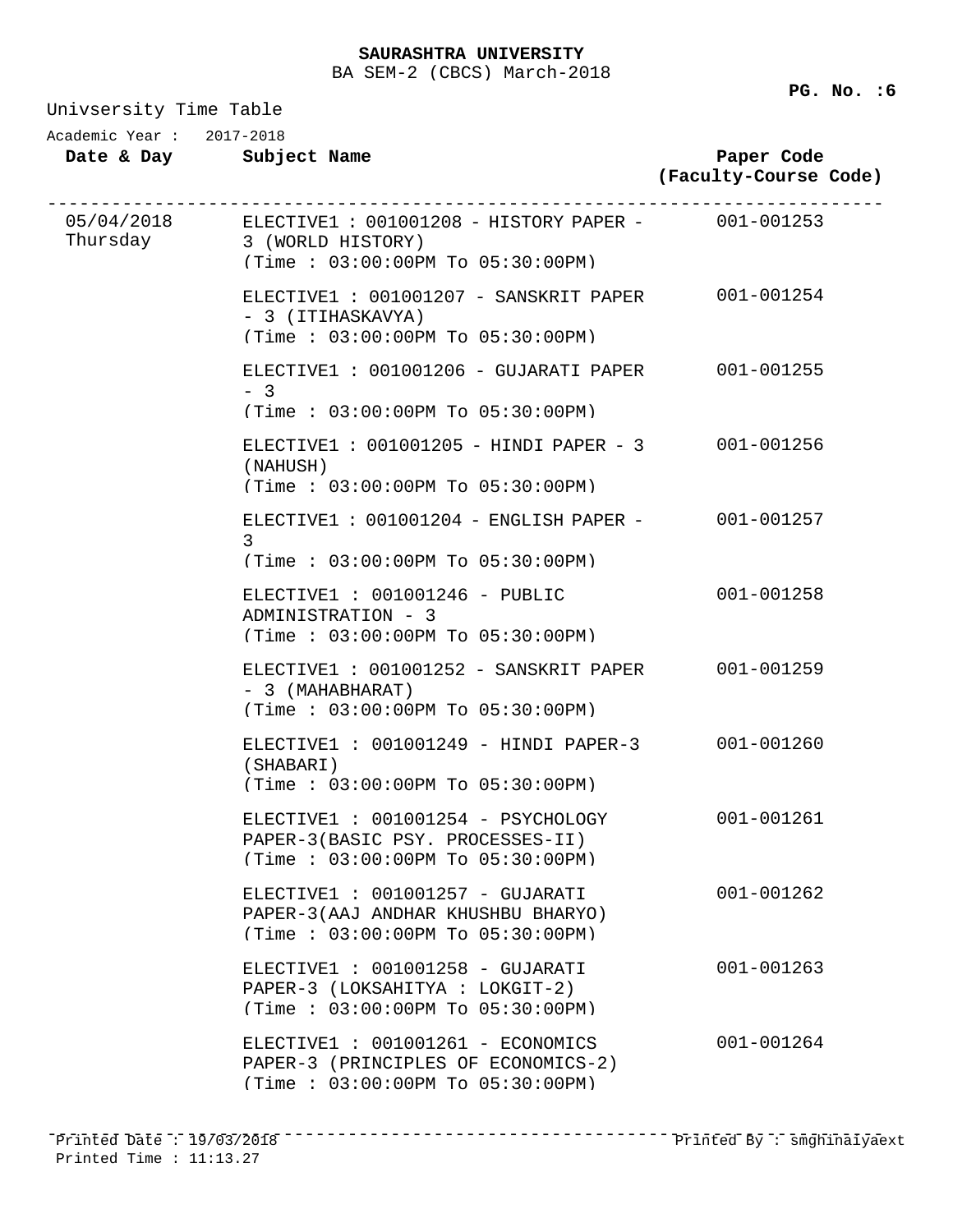BA SEM-2 (CBCS) March-2018

| Academic Year: 2017-2018 | Date & Day Subject Name                                                                                                                          | Paper Code<br>(Faculty-Course Code) |
|--------------------------|--------------------------------------------------------------------------------------------------------------------------------------------------|-------------------------------------|
|                          | 05/04/2018 ELECTIVE1 : 001001251 - PSYCHOLOGY 001-888888<br>Thursday PAPER - 3 (DEVELOPMENTAL PSYCHO.)<br>(Time: $03:00:00$ PM To $05:30:00$ PM) |                                     |
|                          | 06/04/2018 ELECTIVE1: 001001268 - SANSKRIT 001-0012147<br>Friday PAPER-4(HITOPDESH-MITRALABH)<br>(Time: 03:00:00PM To 05:30:00PM)                |                                     |
|                          | ELECTIVE1 : 001001269 - SANSKRIT<br>PAPER-4 (PANCHTANTRA-MITRABHED)<br>(Time: 03:00:00PM To 05:30:00PM)                                          | 001-0012150                         |
|                          | ELECTIVE1 : 001001260 - GUJARATI<br>PAPER-4(VYAKRAN, SARJAN-LEKHAN-2)<br>(Time: 03:00:00PM To 05:30:00PM)                                        | 001-001266                          |
|                          | ELECTIVE1 : 001001263 - ECONOMICS<br>PAPER-4 (INTRO.OF IND.AGRI. ECO-2)<br>(Time: 03:00:00PM To 05:30:00PM)                                      | 001-001267                          |
|                          | ELECTIVE1 : 001001262 - ECONOMICS<br>PAPER-4 (BASIC ISSUES OF IND.ECO-2)<br>(Time: 03:00:00PM To 05:30:00PM)                                     | 001-001268                          |
|                          | ELECTIVE1 : 001001259 - GUJARATI<br>PAPER-4 (PARAMPARAPRK VARTAO)<br>(Time: 03:00:00PM To 05:30:00PM)                                            | 001-001269                          |

ELECTIVE1 : 001001256 - PSYCHOLOGY 001-001270 PAPER-4(PSY.OF EFFECTIVE BEHAVIOR) (Time : 03:00:00PM To 05:30:00PM)

ELECTIVE1 : 001001255 - PSYCHOLOGY 001-001271 PAPER-4(CHILD DEV. PSYCHOLOGY) (Time : 03:00:00PM To 05:30:00PM)

ELECTIVE1 : 001001253 - SANSKRIT PAPER 001-001272 - 4 (ADHUNIK ITIHAS) (Time : 03:00:00PM To 05:30:00PM)

ELECTIVE1 : 001001250 - HINDI PAPER-4 001-001273 (ZULA-NUT) (Time : 03:00:00PM To 05:30:00PM)

ELECTIVE1 : 001001247 - PUBLIC 001-001274 ADMINISTRATION - 4 (Time : 03:00:00PM To 05:30:00PM)

Univsersity Time Table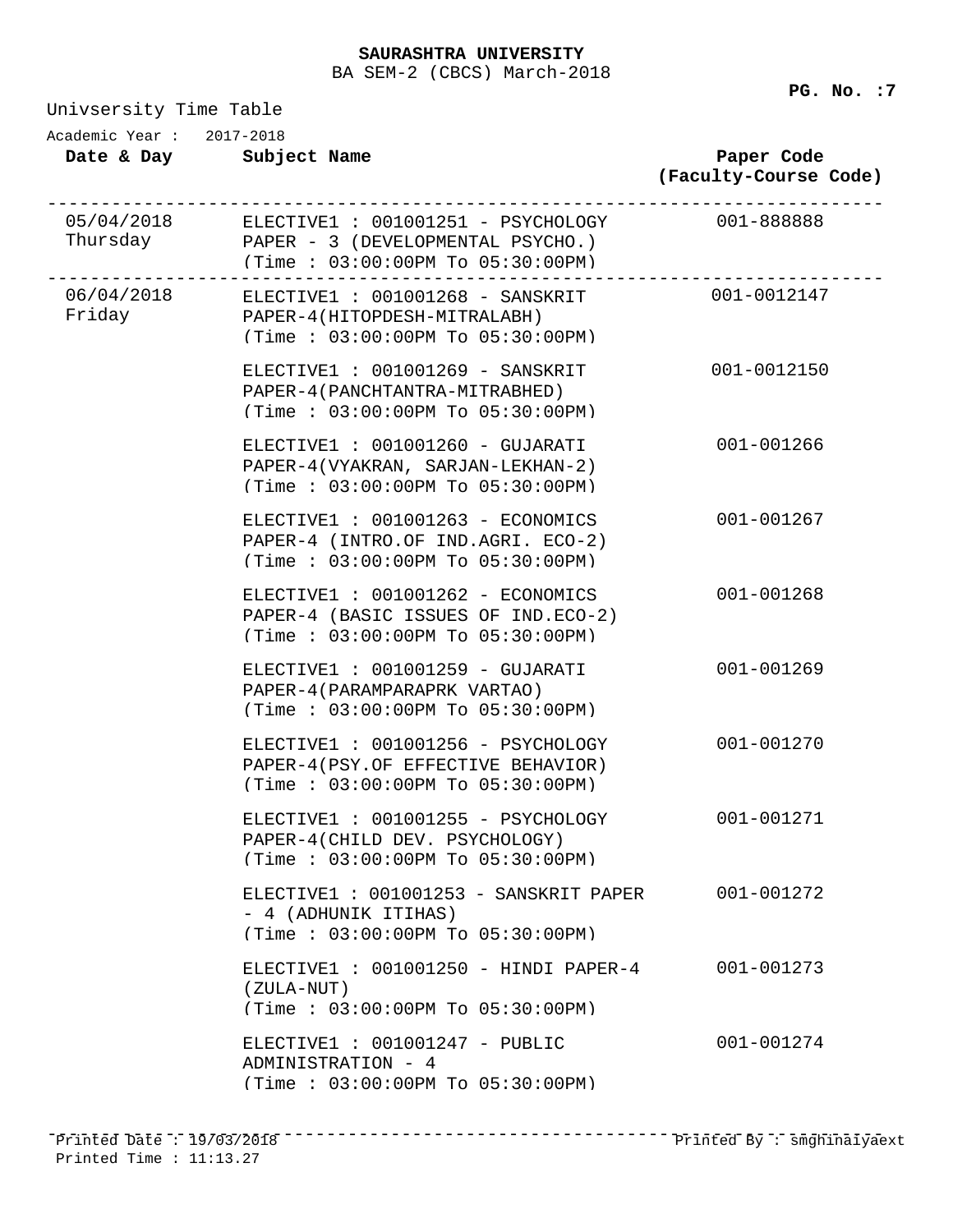Univsersity Time Table

**PG. No. :8**

| ANTARGIRICA TIME TADIE<br>Academic Year: 2017-2018 | Date & Day Subject Name                                                                                                     | Paper Code<br>(Faculty-Course Code) |
|----------------------------------------------------|-----------------------------------------------------------------------------------------------------------------------------|-------------------------------------|
|                                                    | $06/04/2018$ ELECTIVE1 : 001001244 - HISTORY - 4 001-001275<br>Friday (MEDIEVAL WORLD)<br>(Time : 03:00:00PM T0 05:30:00PM) |                                     |
|                                                    | ELECTIVE1 : 001001231 - GEOGRAPHY<br>PAPER -4 (MEN & ENVIRONMENT SYSTEM)<br>(Time: 03:00:00PM To 05:30:00PM)                | 001-001276                          |
|                                                    | ELECTIVE1: 001001230 - GEOGRAPHY PAPER 001-001277<br>$-4$ (GEOGRAPHY OF GUJ-II)<br>(Time: 03:00:00PM To 05:30:00PM)         |                                     |
|                                                    | ELECTIVE1: 001001229 - INDIAN CULTURE<br>$PAPER - 4$<br>(Time: 03:00:00PM To 05:30:00PM)                                    | 001-001278                          |
|                                                    | ELECTIVE1 : 001001228 - PSYCHOLOGY<br>PAPER $-4$ .<br>(Time: 03:00:00PM To 05:30:00PM)                                      | 001-001279                          |
|                                                    | ELECTIVE1 : 001001227 - PHILOSOPHY<br>PAPER $-4$ .<br>(Time: 03:00:00PM To 05:30:00PM)                                      | 001-001280                          |
|                                                    | ELECTIVE1: 001001226 - SOCIOLOGY PAPER 001-001281<br>$-4.$<br>(Time: 03:00:00PM To 05:30:00PM)                              |                                     |
|                                                    | ELECTIVE1 : 001001225 - ECONOMICS<br>PAPER-4(GUJARAT AGRI. ECO.)<br>(Time: 03:00:00PM To 05:30:00PM)                        | 001-001282                          |
|                                                    | ELECTIVE1 : 001001224 - ECONOMICS<br>PAPER-4(AGRI. & IND DEV. IN INDIA)<br>(Time : 03:00:00PM TO 05:30:00PM)                | 001-001283                          |
|                                                    | ELECTIVE1 : 001001223 - POLITICAL<br>SCIENCE PAPER - 4<br>(Time: 03:00:00PM To 05:30:00PM)                                  | 001-001284                          |
|                                                    | ELECTIVE1: 001001222 - HISTORY PAPER -<br>4 (HISTORY OF INDIAN)<br>(Time: 03:00:00PM To 05:30:00PM)                         | 001-001285                          |
|                                                    | ELECTIVE1: 001001221 - SANSKRIT PAPER<br>$-4$ (GADHYA)                                                                      | 001-001286                          |

(Time : 03:00:00PM To 05:30:00PM)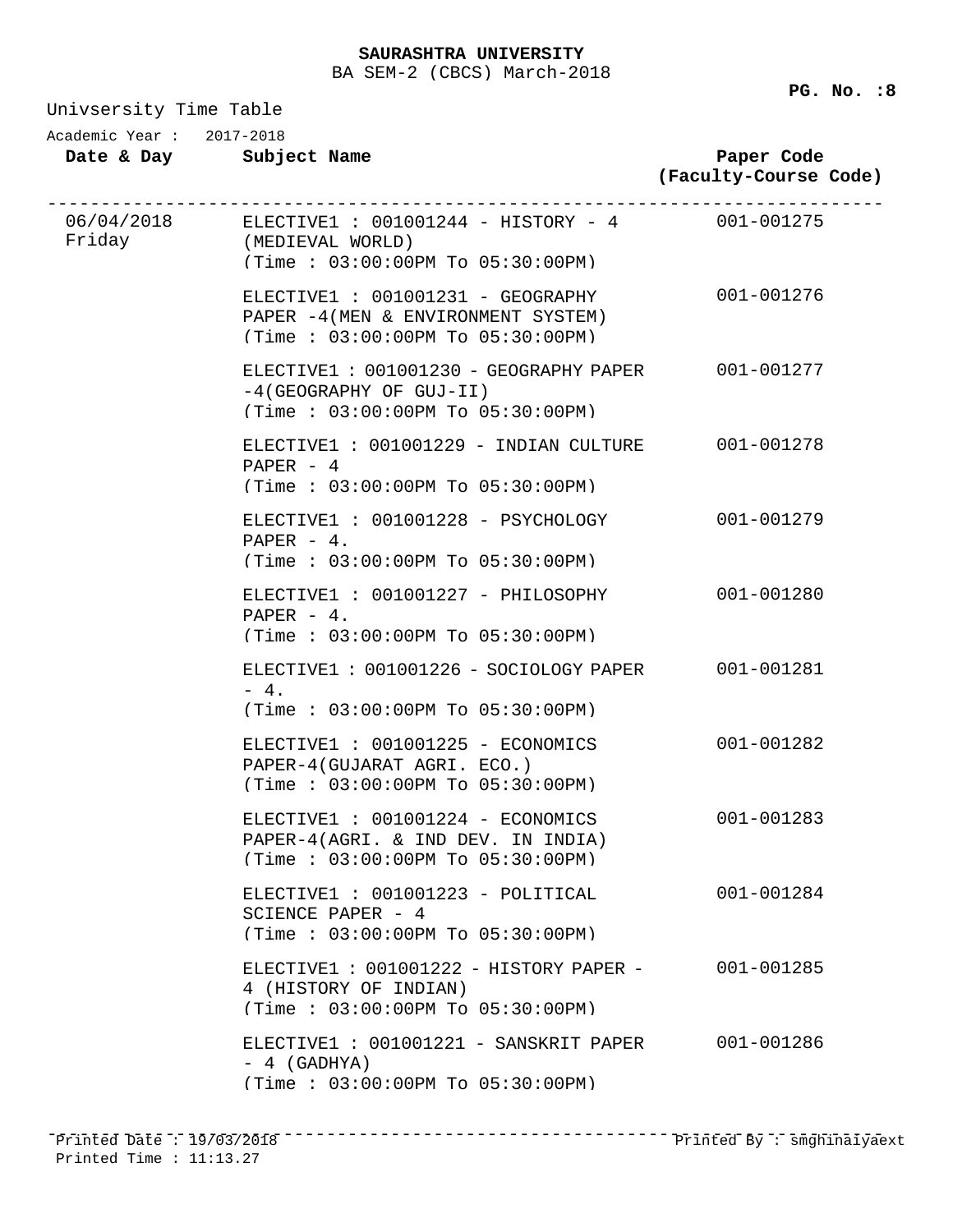Univsersity Time Table

**Date & Day Subject Name Paper Code (Faculty-Course Code)** Academic Year : 2017-2018 06/04/2018 ------------------------------------------------------------------------------ ELECTIVE1 : 001001220 - GUJARATI PAPER 001-001287 Friday - 4 (ESSAY) (OPTIONAL) (Time : 03:00:00PM To 05:30:00PM) ELECTIVE1 : 001001219 - GUJARATI PAPER 001-001288 - 4 (GADHAYA) (Time : 03:00:00PM To 05:30:00PM) ELECTIVE1 : 001001218 - HINDI PAPER - 4 001-001289 (DOUD) (Time : 03:00:00PM To 05:30:00PM) ELECTIVE1 : 001001217 - ENGLISH PAPER - 001-001290 4 (Time : 03:00:00PM To 05:30:00PM) 07/04/2018 ------------------------------------------------------------------------------ ELECTIVE2 : 001001207 - SANSKRIT PAPER 001-0012100 Saturday - 3 (ITIHASKAVYA) (Time : 03:00:00PM To 05:30:00PM) ELECTIVE2 : 001001208 - HISTORY PAPER - 001-0012101 3 (WORLD HISTORY) (Time : 03:00:00PM To 05:30:00PM) ELECTIVE2 : 001001209 - POLITICAL 001-0012102 SCIENCE PAPER - 3 (Time : 03:00:00PM To 05:30:00PM) ELECTIVE2 : 001001248 - STATISTICAL 001-0012103  $METHOD -3$ (Time : 03:00:00PM To 05:30:00PM) ELECTIVE2 : 001001249 - HINDI PAPER-3 001-0012104 (SHABARI) (Time : 03:00:00PM To 05:30:00PM) ELECTIVE2 : 001001252 - SANSKRIT PAPER 001-0012105 - 3 (MAHABHARAT) (Time : 03:00:00PM To 05:30:00PM) ELECTIVE2 : 001001254 - PSYCHOLOGY 001-0012106 PAPER-3(BASIC PSY. PROCESSES-II) (Time : 03:00:00PM To 05:30:00PM) ELECTIVE2 : 001001257 - GUJARATI 001-0012107 PAPER-3(AAJ ANDHAR KHUSHBU BHARYO) (Time : 03:00:00PM To 05:30:00PM)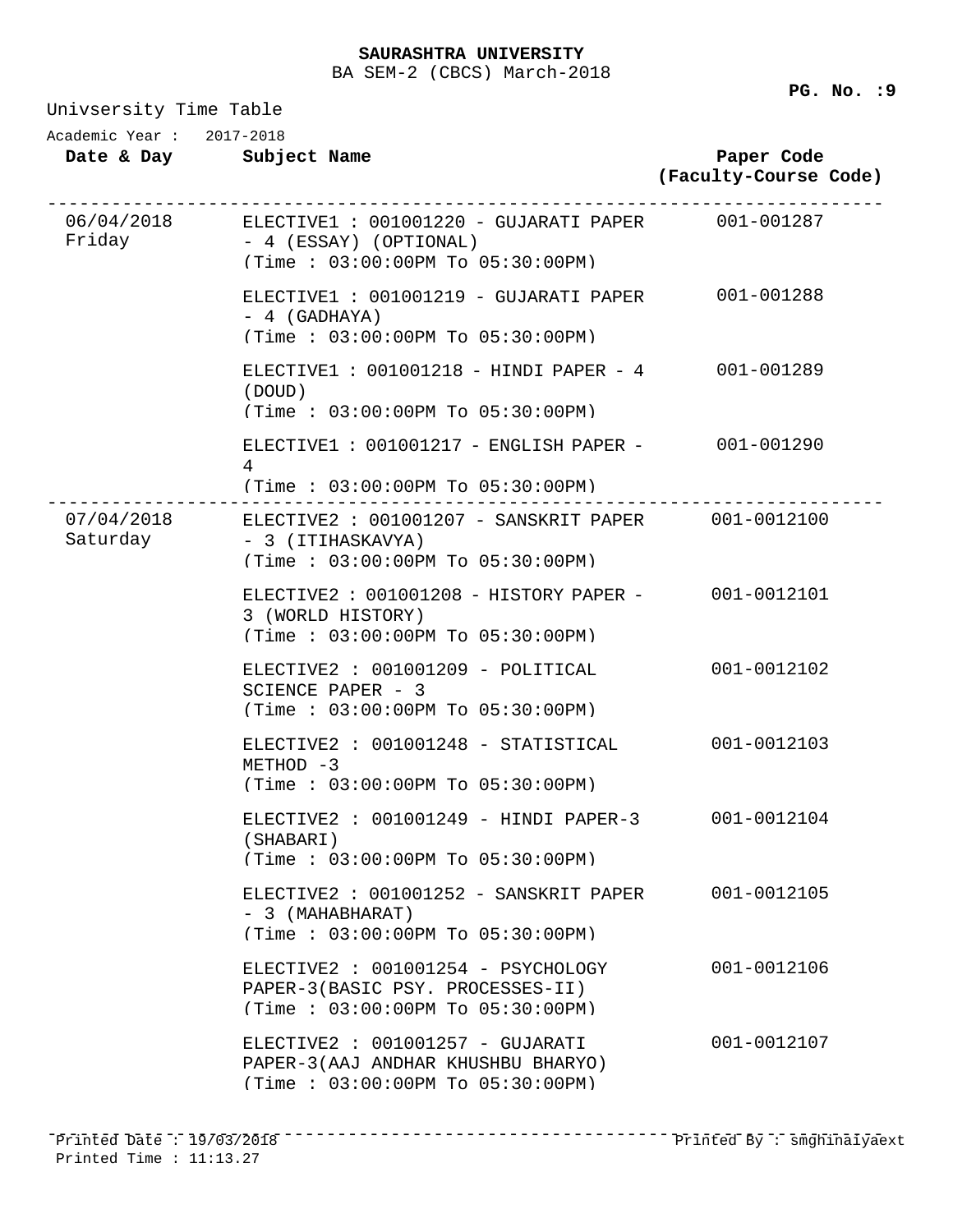Univsersity Time Table

**Date & Day Subject Name Paper Code (Faculty-Course Code)** Academic Year : 2017-2018 07/04/2018 ------------------------------------------------------------------------------ Saturday ELECTIVE2 : 001001258 - GUJARATI 001-0012108 PAPER-3 (LOKSAHITYA : LOKGIT-2) (Time : 03:00:00PM To 05:30:00PM) ELECTIVE2 : 001001261 - ECONOMICS 001-0012109 PAPER-3 (PRINCIPLES OF ECONOMICS-2) (Time : 03:00:00PM To 05:30:00PM) ELECTIVE2 : 001001264 - FUNCTIONAL 001-0012110 ENGLISH  $P - 3$  (PHONETICS). (Time : 03:00:00PM To 05:30:00PM) ELECTIVE2 : 001001266 - SANSKRIT 001-0012142 PAPER-3 (RAMAYAN BALKAND-NIYAT ANSH) (Time : 03:00:00PM To 05:30:00PM) ELECTIVE2 : 001001267 - SANSKRIT 001-0012145 PAPER-3(MAHABHARAT-RAMOPAKHYAN) (Time : 03:00:00PM To 05:30:00PM) ELECTIVE2 : 001001216 - FUNCTIONAL 001-001265 ENGLISH P - 3(PHONETICS) (Time : 03:00:00PM To 05:30:00PM) ELECTIVE2 : 001001214 - INDIAN CULTURAL 001-001291 PAPER - 3 (Time : 03:00:00PM To 05:30:00PM) ELECTIVE2 : 001001215 - GEOGRAPHY 001-001292  $PAPER -3$ (Time : 03:00:00PM To 05:30:00PM) ELECTIVE2 : 001001210 - ECONOMICS 001-001293 PAPER - 3 (Time : 03:00:00PM To 05:30:00PM) ELECTIVE2 : 001001211 - SOCIOLOGY 001-001294 PAPER - 3 (Time : 03:00:00PM To 05:30:00PM) ELECTIVE2 : 001001212 - PHILOSOPHY 001-001295 PAPER - 3 (Time : 03:00:00PM To 05:30:00PM) ELECTIVE2 : 001001213 - PSYCHOLOGY 001-001296 PAPER - 3 (SOCIAL PSYCHOLOGY) (Time : 03:00:00PM To 05:30:00PM)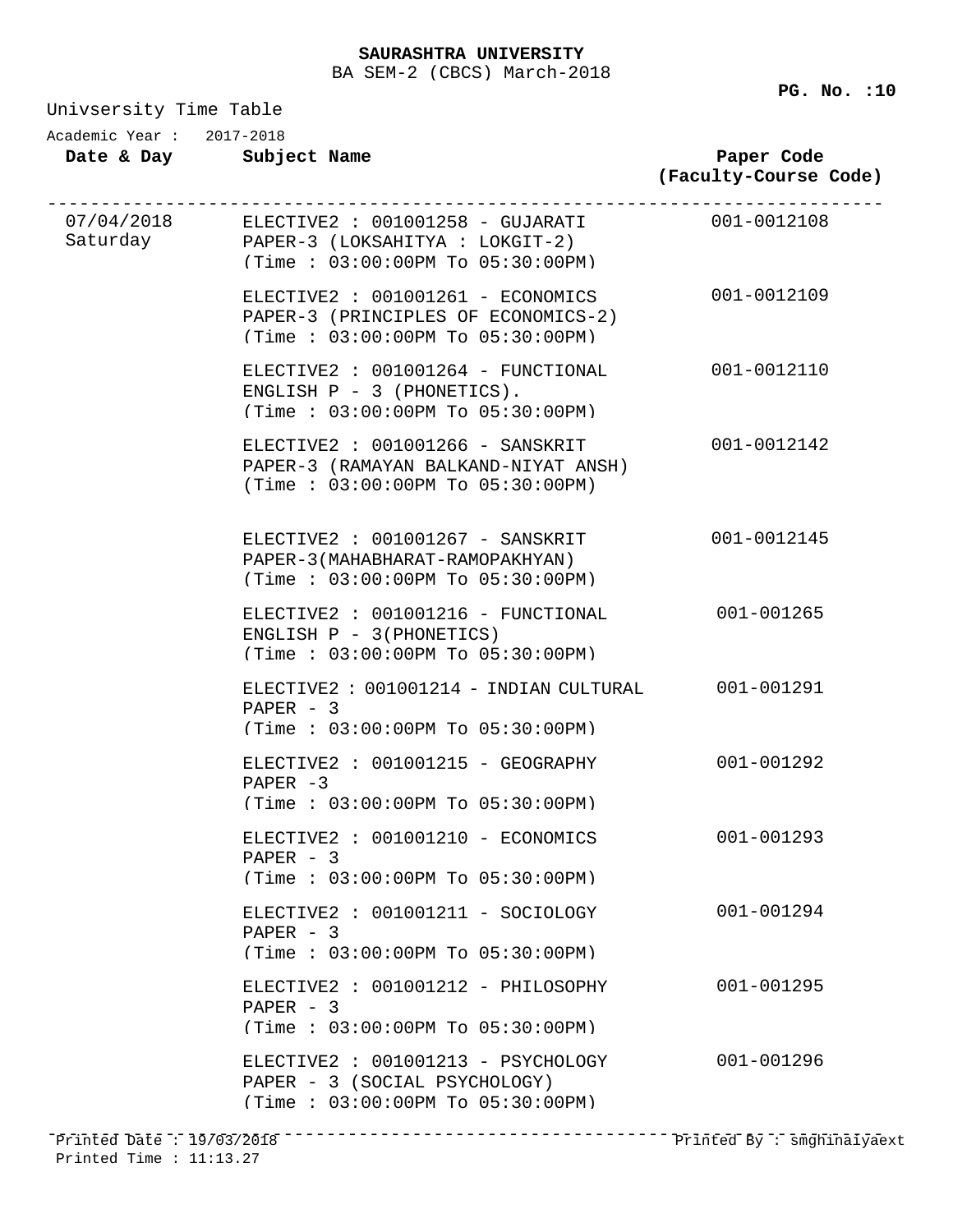| Academic Year: 2017-2018 | Date & Day Subject Name                                                                                                                 | Paper Code<br>(Faculty-Course Code) |
|--------------------------|-----------------------------------------------------------------------------------------------------------------------------------------|-------------------------------------|
| Saturday 3               | 07/04/2018 ELECTIVE2: 001001204 - ENGLISH PAPER - 001-001297                                                                            |                                     |
|                          | (Time : 03:00:00PM T0 05:30:00PM)                                                                                                       |                                     |
|                          | ELECTIVE2: $001001205$ - HINDI PAPER - 3<br>(NAHUSH)<br>(Time : 03:00:00PM T0 05:30:00PM)                                               | 001-001298                          |
|                          | ELECTIVE2: 001001206 - GUJARATI PAPER<br>$-3$<br>(Time: 03:00:00PM To 05:30:00PM)                                                       | 001-001299                          |
|                          | ELECTIVE2 : 001001251 - PSYCHOLOGY<br>PAPER - 3 (DEVELOPMENTAL PSYCHO.)<br>(Time: 03:00:00PM To 05:30:00PM)                             | 001-777777                          |
|                          | 09/04/2018 ELECTIVE2 : 001001260 - GUJARATI 001-0012111<br>Monday PAPER-4(VYAKRAN, SARJAN-LEKHAN-2)<br>(Time: 03:00:00PM To 05:30:00PM) |                                     |
|                          | ELECTIVE2 : 001001262 - ECONOMICS<br>PAPER-4 (BASIC ISSUES OF IND.ECO-2)<br>(Time: 03:00:00PM To 05:30:00PM)                            | 001-0012112                         |
|                          | ELECTIVE2 : 001001263 - ECONOMICS<br>PAPER-4 (INTRO.OF IND.AGRI. ECO-2)<br>(Time: 03:00:00PM To 05:30:00PM)                             | 001-0012113                         |
|                          | ELECTIVE2 : 001001259 - GUJARATI<br>PAPER-4 (PARAMPARAPRK VARTAO)<br>(Time: 03:00:00PM To 05:30:00PM)                                   | 001-0012114                         |
|                          | ELECTIVE2 : 001001256 - PSYCHOLOGY<br>PAPER-4(PSY.OF EFFECTIVE BEHAVIOR)<br>(Time: 03:00:00PM To 05:30:00PM)                            | 001-0012115                         |
|                          | ELECTIVE2 : 001001255 - PSYCHOLOGY<br>PAPER-4(CHILD DEV. PSYCHOLOGY)<br>(Time: 03:00:00PM To 05:30:00PM)                                | 001-0012116                         |
|                          | ELECTIVE2: 001001253 - SANSKRIT PAPER<br>- 4 (ADHUNIK ITIHAS)<br>(Time : 03:00:00PM TO 05:30:00PM)                                      | 001-0012117                         |
|                          | ELECTIVE2: 001001250 - HINDI PAPER-4<br>(ZULA-NUT)<br>(Time: 03:00:00PM To 05:30:00PM)                                                  | 001-0012118                         |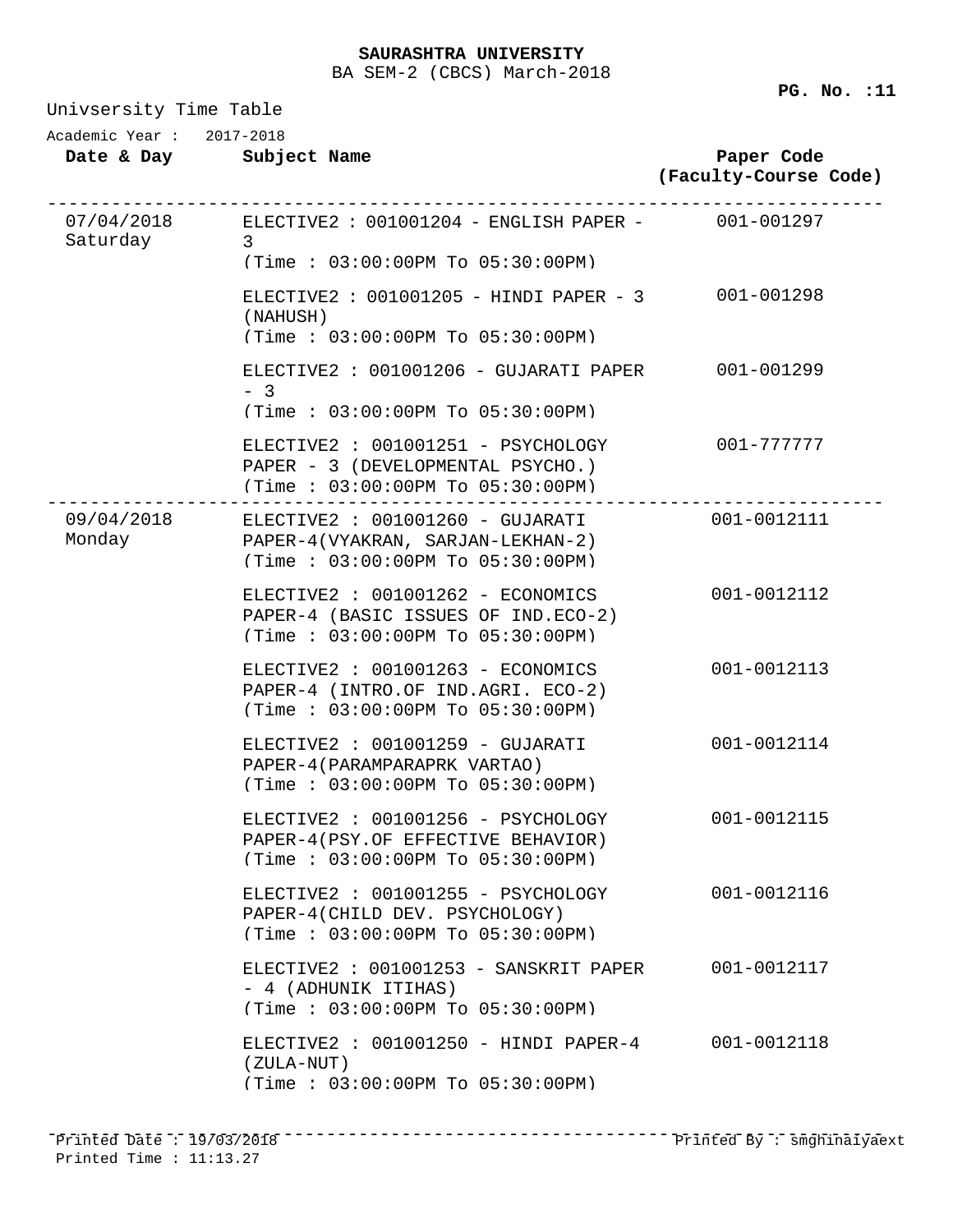Univsersity Time Table

| Date & Day      | Subject Name |
|-----------------|--------------|
| Academic Year : | 2017-2018    |

| Date & Day Subject Name                                                                                                    | Paper Code<br>(Faculty-Course Code) |
|----------------------------------------------------------------------------------------------------------------------------|-------------------------------------|
| $09/04/2018$ ELECTIVE2: 001001244 - HISTORY - 4 001-0012119<br>Monday (MEDIEVAL WORLD)<br>(Time: 03:00:00PM To 05:30:00PM) |                                     |
| ELECTIVE2 : 001001243 - FUNCTIONAL<br>GRAMMER $P - 4$<br>(Time: 03:00:00PM To 05:30:00PM)                                  | 001-0012120                         |
| ELECTIVE2 : 001001242 - STATISTICAL<br>METHOD PAPER - 4<br>(Time: 03:00:00PM To 05:30:00PM)                                | 001-0012121                         |
| ELECTIVE2: 001001217 - ENGLISH PAPER - 001-0012122<br>4<br>(Time : 03:00:00PM T0 05:30:00PM)                               |                                     |
| ELECTIVE2 : $001001218 - HINDI$ PAPER - 4 001-0012123<br>(DOUD)<br>(Time: 03:00:00PM To 05:30:00PM)                        |                                     |
| ELECTIVE2 : 001001219 - GUJARATI PAPER 001-0012124<br>$-4$ (GADHAYA)<br>(Time: 03:00:00PM To 05:30:00PM)                   |                                     |
| ELECTIVE2 : 001001220 - GUJARATI PAPER 001-0012125<br>- 4 (ESSAY) (OPTIONAL)<br>(Time: 03:00:00PM To 05:30:00PM)           |                                     |
| ELECTIVE2: 001001221 - SANSKRIT PAPER<br>$-4$ (GADHYA)<br>(Time: 03:00:00PM To 05:30:00PM)                                 | 001-0012126                         |
| ELECTIVE2: 001001222 - HISTORY PAPER - 001-0012127<br>4 (HISTORY OF INDIAN)<br>(Time: 03:00:00PM To 05:30:00PM)            |                                     |
| ELECTIVE2 : 001001223 - POLITICAL<br>SCIENCE PAPER - 4<br>(Time: 03:00:00PM To 05:30:00PM)                                 | 001-0012128                         |
| ELECTIVE2 : 001001232 - ECONOMICS<br>PAPER-4(AGRI & IND.DEV.IN.INDIA)<br>(Time: 03:00:00PM To 05:30:00PM)                  | 001-0012129                         |
| ELECTIVE2 : 001001233 - ECONOMICS<br>PAPER-4( GUJARAT AGRI. ECO. )<br>(Time: 03:00:00PM To 05:30:00PM)                     | 001-0012130                         |
|                                                                                                                            |                                     |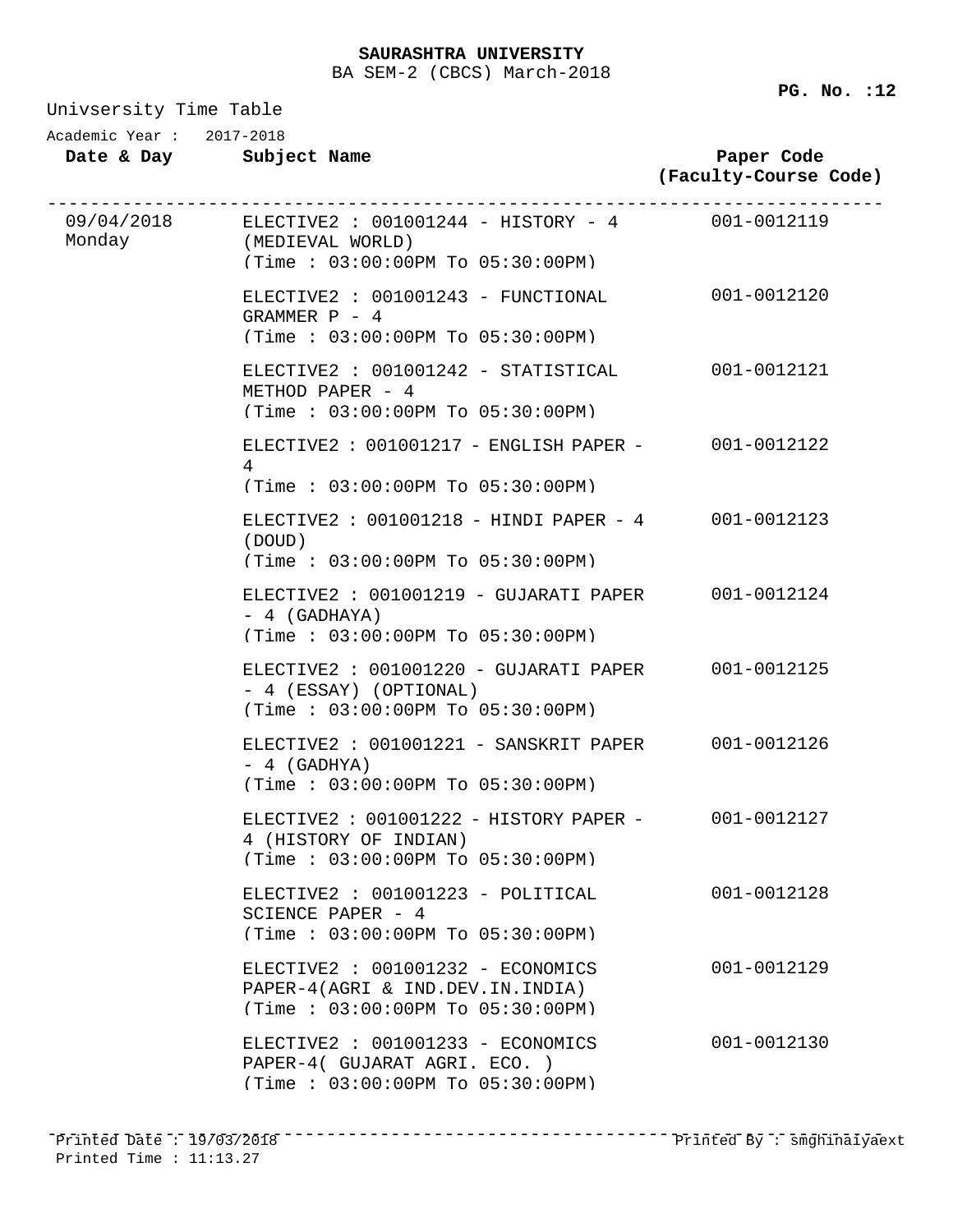| Univsersity Time Table |                                                                                                                            |                                     |  |  |  |
|------------------------|----------------------------------------------------------------------------------------------------------------------------|-------------------------------------|--|--|--|
|                        | Academic Year: 2017-2018                                                                                                   |                                     |  |  |  |
|                        | Date & Day Subject Name                                                                                                    | Paper Code<br>(Faculty-Course Code) |  |  |  |
| Monday $-4$            | 09/04/2018 ELECTIVE2: 001001234 - SOCIOLOGY PAPER 001-0012131                                                              |                                     |  |  |  |
|                        | (Time : 03:00:00PM T0 05:30:00PM)                                                                                          |                                     |  |  |  |
|                        | ELECTIVE2 : 001001235 - PHILOSOPHY P-2 001-0012132<br>INTRO TO LOGIC(WESTERN & INDIAN)<br>(Time: 03:00:00PM To 05:30:00PM) |                                     |  |  |  |
|                        | ELECTIVE2 : 001001236 - PHILOSOPHY<br>PAPER $-4$<br>(Time: 03:00:00PM To 05:30:00PM)                                       | 001-0012133                         |  |  |  |
|                        | ELECTIVE2 : 001001237 - PSYCHOLOGY<br>PAPER $-4$<br>(Time: 03:00:00PM To 05:30:00PM)                                       | 001-0012134                         |  |  |  |
|                        | ELECTIVE2 : 001001238 - PSYCHOLOGY<br>PAPER -4 (PSYCHO EFFECTIVE BEH.)<br>(Time: 03:00:00PM To 05:30:00PM)                 | 001-0012135                         |  |  |  |
|                        | ELECTIVE2: 001001239 - INDIAN CULTURE<br>PAPER $-4$ .<br>(Time: 03:00:00PM To 05:30:00PM)                                  | 001-0012136                         |  |  |  |
|                        | ELECTIVE2 : 001001241 - GEOGRAPHY<br>PAPER-4 (MEN & ENVIRONMENT SYSTEM)<br>(Time: 03:00:00PM To 05:30:00PM)                | 001-0012137                         |  |  |  |
|                        | ELECTIVE2 : 001001240 - GEOGRAPHYOF<br>GUJARAT - II PAPER-4<br>$(Time : 03:00:00PM$ To $05:30:00PM$                        | 001-0012138                         |  |  |  |
|                        | ELECTIVE2 : 001001268 - SANSKRIT<br>PAPER-4(HITOPDESH-MITRALABH)<br>(Time: 03:00:00PM To 05:30:00PM)                       | 001-0012148                         |  |  |  |
|                        | ELECTIVE2 : 001001269 - SANSKRIT<br>PAPER-4 (PANCHTANTRA-MITRABHED)<br>(Time: 03:00:00PM To 05:30:00PM)                    | 001-0012151                         |  |  |  |